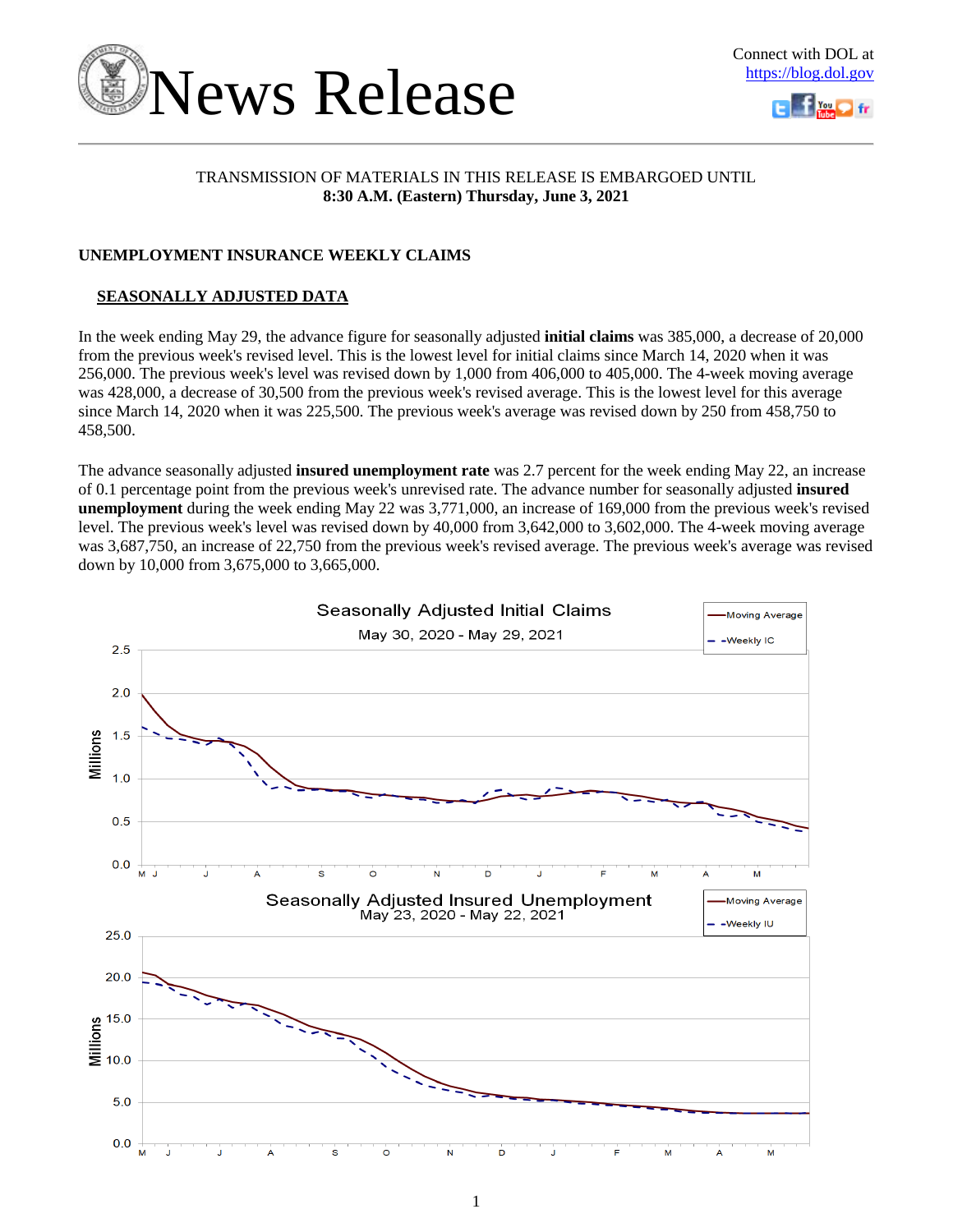### **UNADJUSTED DATA**

The advance number of actual initial claims under state programs, unadjusted, totaled 425,450 in the week ending May 29, an increase of 6,014 (or 1.4 percent) from the previous week. The seasonal factors had expected an increase of 25,593 (or 6.1 percent) from the previous week. There were 1,611,720 initial claims in the comparable week in 2020. In addition, for the week ending May 29, 51 states reported 76,098 initial claims for Pandemic Unemployment Assistance.

The advance unadjusted insured unemployment rate was 2.5 percent during the week ending May 22, unchanged from the prior week. The advance unadjusted level of insured unemployment in state programs totaled 3,504,163, an increase of 22,860 (or 0.7 percent) from the preceding week. The seasonal factors had expected a decrease of 146,538 (or -4.2 percent) from the previous week. A year earlier the rate was 13.1 percent and the volume was 19,118,945.



The total number of continued weeks claimed for benefits in all programs for the week ending May 15 was 15,435,982, a decrease of 366,178 from the previous week. There were 30,770,615 weekly claims filed for benefits in all programs in the comparable week in 2020.

During the week ending May 15, Extended Benefits were available in the following 13 states: Alaska, California, Colorado, Connecticut, District of Columbia, Illinois, Massachusetts, Nevada, New Jersey, New York, Pennsylvania, Rhode Island, and Texas.

Initial claims for UI benefits filed by former Federal civilian employees totaled 840 in the week ending May 22, an increase of 6 from the prior week. There were 501 initial claims filed by newly discharged veterans, a decrease of 105 from the preceding week.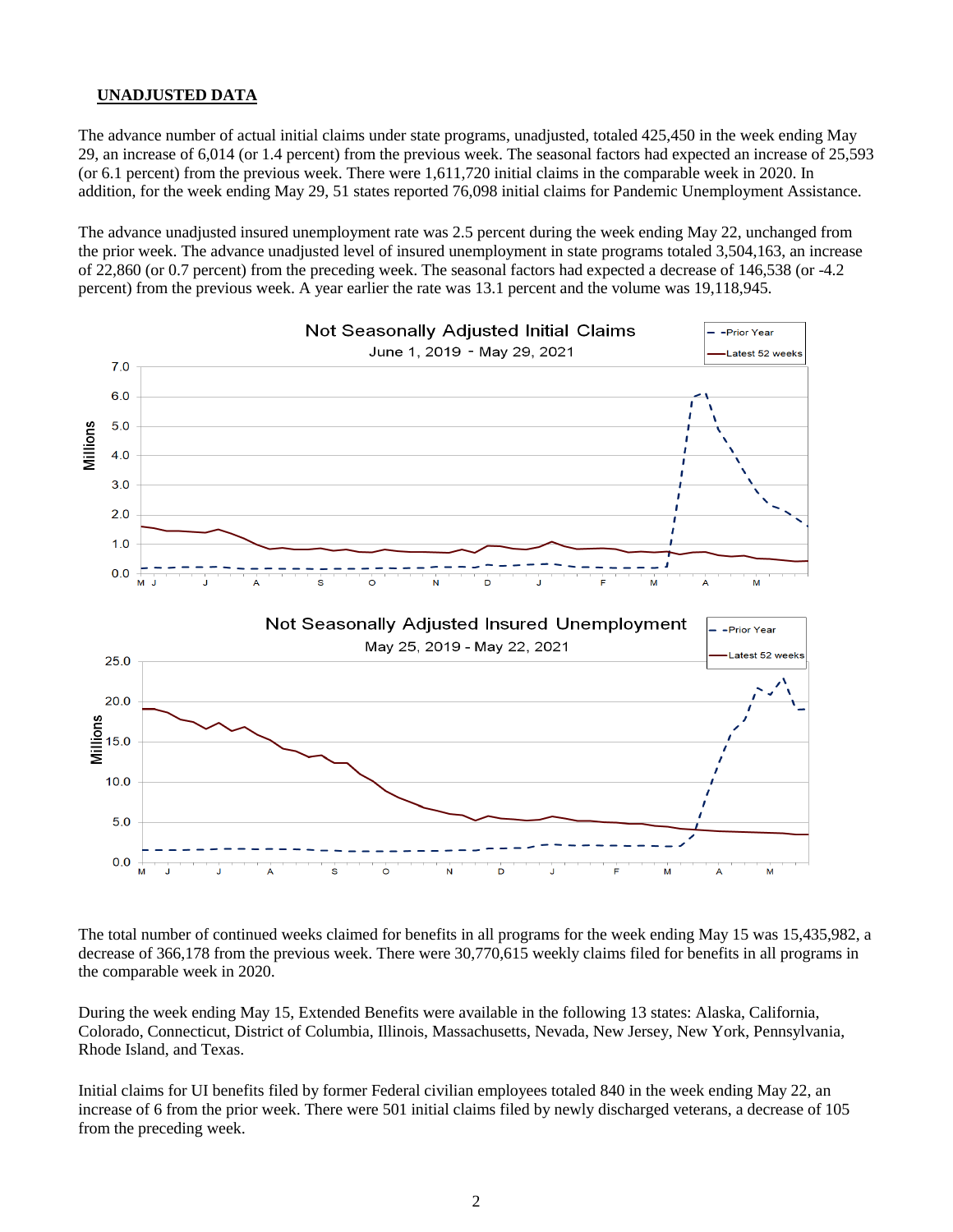There were 12,227 continued weeks claimed filed by former Federal civilian employees the week ending May 15, a decrease of 1,226 from the previous week. Newly discharged veterans claiming benefits totaled 6,998, a decrease of 302 from the prior week.

During the week ending May 15, 51 states reported 6,368,301 continued weekly claims for Pandemic Unemployment Assistance benefits and 51 states reported 5,293,842 continued claims for Pandemic Emergency Unemployment Compensation benefits.

The highest insured unemployment rates in the week ending May 15 were in Nevada (5.5), Rhode Island (4.6), Puerto Rico (4.5), Connecticut (4.3), Alaska (4.2), New York (3.8), Pennsylvania (3.8), Illinois (3.6), California (3.5), and District of Columbia (3.5).

The largest increases in initial claims for the week ending May 22 were in Delaware (+2,187), Illinois (+1,688), Pennsylvania (+1,347), California (+773), and Rhode Island (+644), while the largest decreases were in Washington (-8,020), New Jersey (-5,290), Florida (-4,679), Ohio (-3,844), and Michigan (-2,605).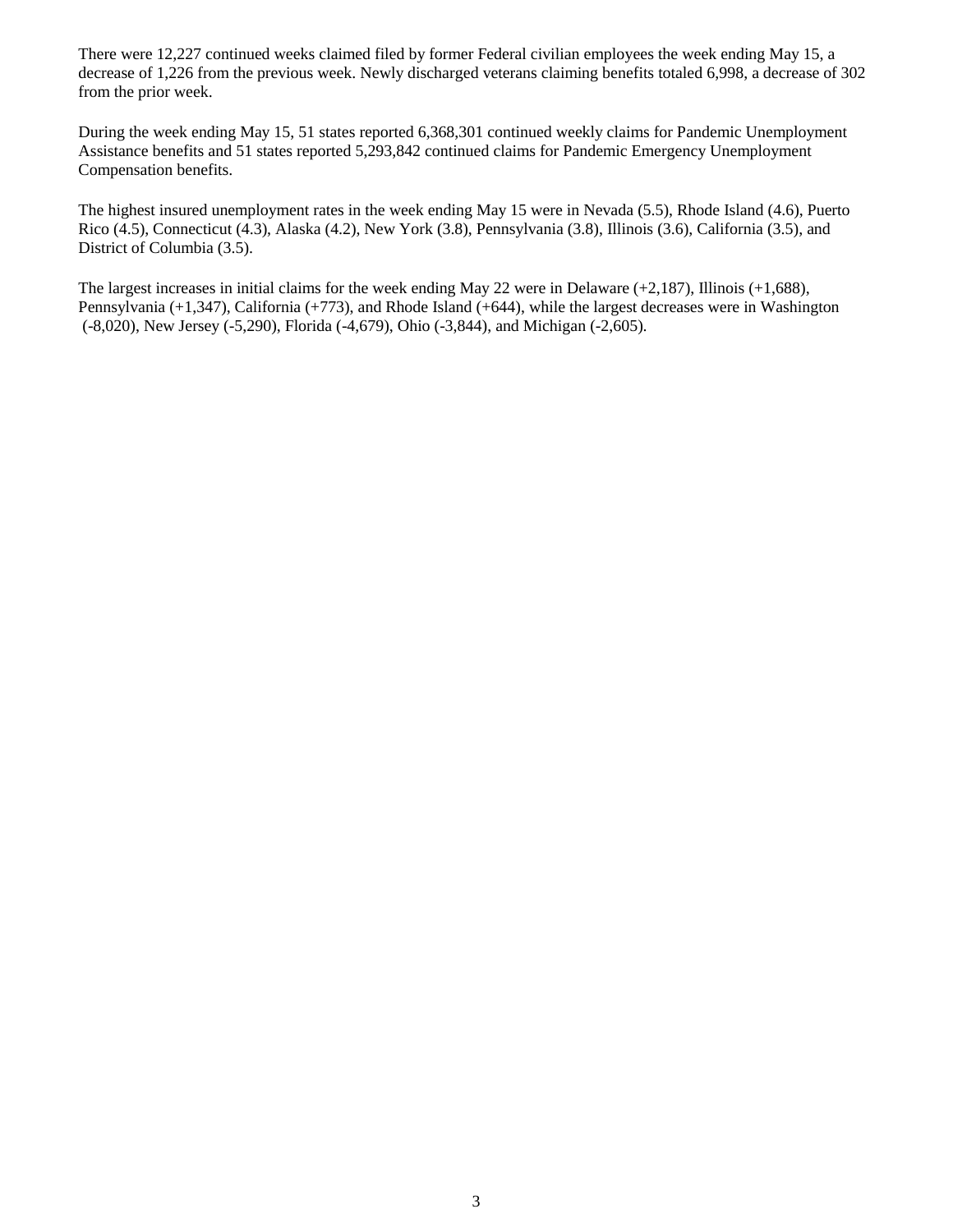### UNEMPLOYMENT INSURANCE DATA FOR REGULAR STATE PROGRAMS

| May 29    | May 22    | <b>Change</b> | May 15    | Prior Year <sup>1</sup> |
|-----------|-----------|---------------|-----------|-------------------------|
| 385,000   | 405,000   | $-20,000$     | 444,000   | 1,605,000               |
| 425,450   | 419.436   | $+6,014$      | 454,603   | 1,611,720               |
| 428,000   | 458,500   | $-30,500$     | 504,750   | 1,989,000               |
| May 22    | May $15$  | <b>Change</b> | May 8     | Prior Year <sup>1</sup> |
| 3,771,000 | 3,602,000 | $+169,000$    | 3,738,000 | 19,396,000              |
| 3,504,163 | 3,481,303 | $+22,860$     | 3,671,344 | 19,118,945              |
| 3,687,750 | 3,665,000 | $+22,750$     | 3,677,750 | 20,632,000              |
| 2.7%      | 2.6%      | $+0.1$        | 2.7%      | 13.3%                   |
| 2.5%      | 2.5%      | 0.0           | 2.6%      | 13.1%                   |
|           |           |               |           |                         |

### INITIAL CLAIMS FILED IN FEDERAL PROGRAMS (UNADJUSTED)

| May 29 | May 22 | <b>Change</b> | May 15                  | Prior Year <sup>1</sup> |
|--------|--------|---------------|-------------------------|-------------------------|
| 76,098 | 93.559 | $-17.461$     | 95.142                  | 793,787                 |
| May 22 | May 15 | <b>Change</b> | Prior Year <sup>1</sup> |                         |
| 840    | 834    | $+6$          | 2,061                   |                         |
| 501    | 606    | $-105$        | 1,420                   |                         |
|        |        |               |                         |                         |

#### CONTINUED WEEKS CLAIMED FILED FOR UI BENEFITS IN ALL PROGRAMS (UNADJUSTED)

| <b>WEEK ENDING</b>                            | May 15     | May 8      | <b>Change</b> | Prior Year <sup>1</sup> |
|-----------------------------------------------|------------|------------|---------------|-------------------------|
| <b>Regular State</b>                          | 3,453,290  | 3,645,071  | $-191,781$    | 18,968,003              |
| <b>Federal Employees</b>                      | 12,227     | 13,453     | $-1,226$      | 14,874                  |
| <b>Newly Discharged Veterans</b>              | 6.998      | 7,300      | $-302$        | 11,380                  |
| Pandemic Unemployment Assistance <sup>3</sup> | 6,368,301  | 6,515,657  | $-147.356$    | 11,299,323              |
| Pandemic Emergency UC <sup>4</sup>            | 5,293,842  | 5,191,642  | $+102,200$    | 276,225                 |
| Extended Benefits <sup>5</sup>                | 213,113    | 342,417    | $-129.304$    | 1,385                   |
| State Additional Benefits <sup>6</sup>        | 1.547      | 1,764      | $-217$        | 4,600                   |
| STC / Workshare <sup>7</sup>                  | 86,664     | 84.856     | $+1,808$      | 194,825                 |
| TOTAL <sup>8</sup>                            | 15,435,982 | 15,802,160 | $-366,178$    | 30,770,615              |
|                                               |            |            |               |                         |

#### FOOTNOTES

SA - Seasonally Adjusted Data, NSA - Not Seasonally Adjusted Data Continued weeks claimed represent all weeks of benefits claimed during the week being reported, and do not represent weeks claimed by unique individuals.

- 1. Prior year is comparable to most recent data.
- 2. Most recent week used covered employment of 139,248,565 as denominator.
- 3. Information on the Pandemic Unemployment Assistance (PUA) program can be found in UIPL 16-20: [PUA Program](https://wdr.doleta.gov/directives/corr_doc.cfm?DOCN=4628) [information](https://wdr.doleta.gov/directives/corr_doc.cfm?DOCN=4628)
- 4. Information on the Pandemic Emergency Unemployment Compensation (PEUC) program can be found in Unemployment Insurance Program Letter (UIPL) 17-20: [PEUC Program information](https://wdr.doleta.gov/directives/corr_doc.cfm?DOCN=8452)
- 5. Information on the EB program can be found here: **EB Program information**
- 6. Some states maintain additional benefit programs for those claimants who exhaust regular benefits, and when applicable, extended benefits. Information on states that participate, and the extent of benefits paid, can be found starting on page 4-4 of this link: [Extensions and Special Programs PDF](https://oui.doleta.gov/unemploy/pdf/uilawcompar/2020/special.pdf#page=4)
- 7. Information on STC/Worksharing can be found starting on page 4-8 of the following link: [Extensions and Special Programs](https://oui.doleta.gov/unemploy/pdf/uilawcompar/2019/special.pdf#page=8) [PDF](https://oui.doleta.gov/unemploy/pdf/uilawcompar/2019/special.pdf#page=8)
- 8. Totals include PUA Unemployment for the appropriate corresponding week.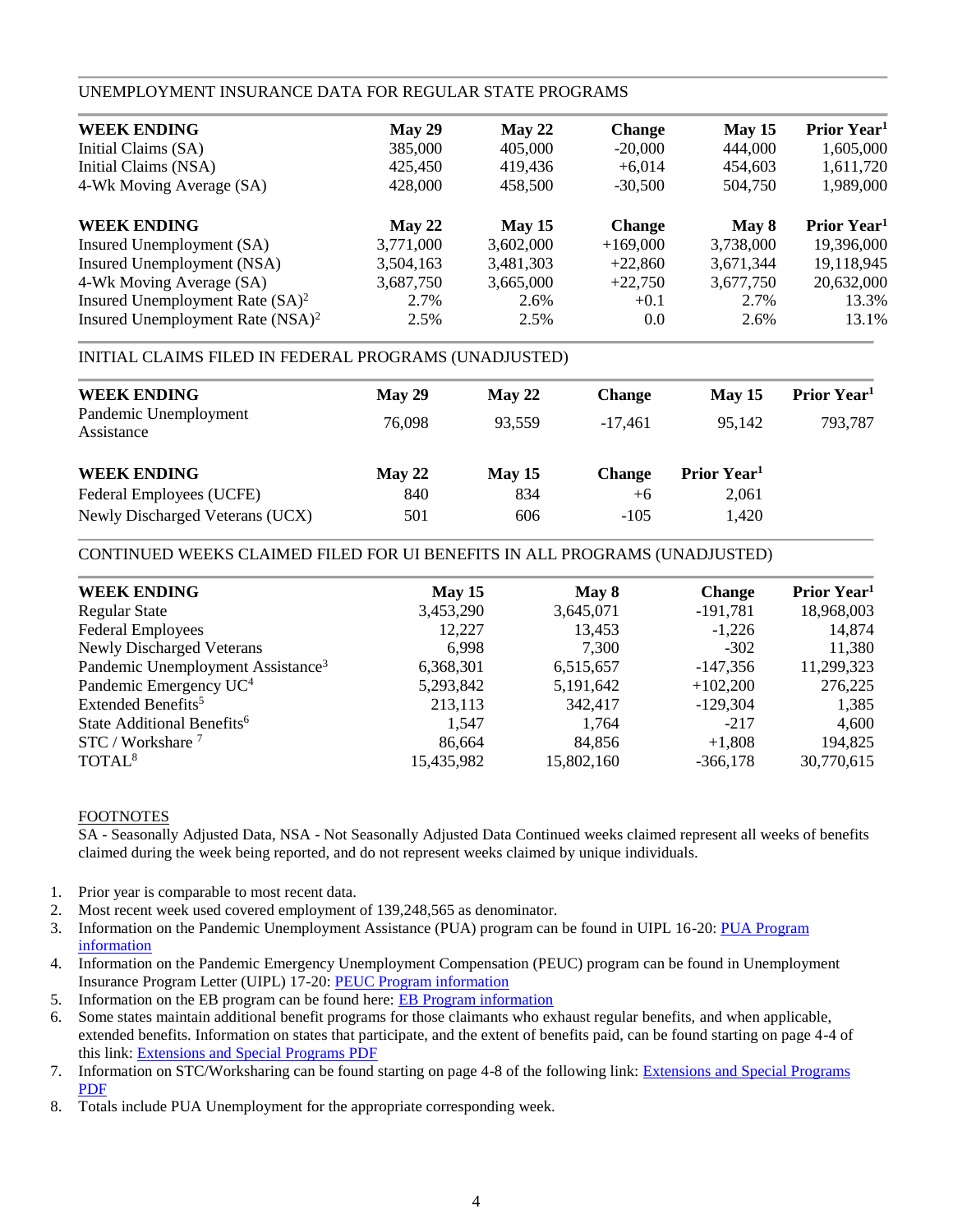### Advance State Claims - Not Seasonally Adjusted

|                      | Initial Claims Filed During Week Ended May 29 |          |                  |           | Insured Unemployment For Week Ended May 22 |               |  |  |
|----------------------|-----------------------------------------------|----------|------------------|-----------|--------------------------------------------|---------------|--|--|
| <b>STATE</b>         | Advance                                       | Prior Wk | Change           | Advance   | Prior Wk                                   | Change        |  |  |
| Alabama              | 6,973                                         | 8,698    | $-1,725$         | 11,619    | 15,649                                     | $-4,030$      |  |  |
| Alaska               | 3,238                                         | 3,103    | 135              | 11,252    | 11,930                                     | $-678$        |  |  |
| Arizona              | 3,977                                         | 4,818    | $-841$           | 51,930    | 54,556                                     | $-2,626$      |  |  |
| Arkansas             | 2,226                                         | 2,415    | $-189$           | 18,996    | 20,147                                     | $-1,151$      |  |  |
| California           | 74,625                                        | 71,055   | 3,570            | 666,066   | 572,296                                    | 93,770        |  |  |
| Colorado             | 4,306                                         | 4,132    | 174              | 41,647    | 40,925                                     | 722           |  |  |
|                      |                                               |          |                  |           |                                            |               |  |  |
| Connecticut          | 4,350                                         | 4,747    | $-397$<br>$-750$ | 66,771    | 67,009                                     | $-238$<br>623 |  |  |
| Delaware             | 5,679                                         | 6,429    |                  | 12,808    | 12,185                                     |               |  |  |
| District of Columbia | 1,187                                         | 1,307    | $-120$           | 18,142    | 19,051                                     | $-909$        |  |  |
| Florida              | 7,291                                         | 9,882    | $-2,591$         | 103,820   | 133,003                                    | $-29,183$     |  |  |
| Georgia              | 23,951                                        | 24,553   | $-602$           | 117,247   | 125,218                                    | $-7,971$      |  |  |
| Hawaii               | 2,190                                         | 2,391    | $-201$           | 15,953    | 16,922                                     | $-969$        |  |  |
| Idaho                | 1,496                                         | 1,888    | $-392$           | 6,276     | 7,021                                      | $-745$        |  |  |
| Illinois             | 23,111                                        | 19,218   | 3,893            | 203,260   | 200,064                                    | 3,196         |  |  |
| Indiana              | 6,079                                         | 6,152    | $-73$            | 53,937    | 55,907                                     | $-1,970$      |  |  |
| Iowa                 | 3,859                                         | 3,861    | $-2$             | 26,737    | 25,255                                     | 1,482         |  |  |
| Kansas               | 1,718                                         | 2,115    | $-397$           | 10,625    | 9,922                                      | 703           |  |  |
| Kentucky             | 6,255                                         | 2,864    | 3,391            | 18,814    | 18,753                                     | 61            |  |  |
| Louisiana            | 5,264                                         | 5,976    | $-712$           | 45,863    | 51,031                                     | $-5,168$      |  |  |
| Maine                | 1,345                                         | 1,003    | 342              | 10,398    | 11,692                                     | $-1,294$      |  |  |
| Maryland*            | 8,638                                         | 8,635    | $\mathfrak{Z}$   | 46,324    | 46,246                                     | 78            |  |  |
| Massachusetts        | 8,265                                         | 8,659    | $-394$           | 75,613    | 84,633                                     | $-9,020$      |  |  |
| Michigan             | 12,794                                        | 11,201   | 1,593            | 120,510   | 121,461                                    | $-951$        |  |  |
| Minnesota            | 4,911                                         | 5,478    | $-567$           | 71,132    | 69,802                                     | 1,330         |  |  |
| Mississippi          | 2,603                                         | 2,766    | $-163$           | 24,474    | 26,328                                     | $-1,854$      |  |  |
| Missouri             | 8,266                                         | 5,922    | 2,344            | 54,399    | 56,015                                     | $-1,616$      |  |  |
| Montana              | 1,143                                         | 1,159    | $-16$            | 8,160     | 8,397                                      | $-237$        |  |  |
| Nebraska             | 1,482                                         | 1,593    | $-111$           | 7,445     | 7,562                                      | $-117$        |  |  |
| Nevada               | 5,117                                         | 3,977    | 1,140            | 59,297    | 70,673                                     | $-11,376$     |  |  |
| New Hampshire        | 844                                           | 790      | 54               | 15,825    | 16,810                                     | $-985$        |  |  |
| New Jersey           | 11,744                                        | 12,978   | $-1,234$         | 122,327   | 117,053                                    | 5,274         |  |  |
| New Mexico           | 4,941                                         | 3,682    | 1,259            | 24,893    | 25,844                                     | $-951$        |  |  |
| New York             | 19,071                                        | 19,505   | $-434$           | 321,640   | 327,736                                    | $-6,096$      |  |  |
|                      |                                               |          | $-802$           |           |                                            |               |  |  |
| North Carolina       | 5,635                                         | 6,437    |                  | 44,873    | 47,671                                     | $-2,798$      |  |  |
| North Dakota         | 539                                           | 526      | 13               | 3,676     | 3,552                                      | 124           |  |  |
| Ohio                 | 13,655                                        | 13,731   | $-76$            | 91,537    | 100,280                                    | $-8,743$      |  |  |
| Oklahoma *           | 9,364                                         | 8,360    | 1,004            | 29,199    | 9,533                                      | 19,666        |  |  |
| Oregon               | 6,066                                         | 8,354    | $-2,288$         | 60,444    | 55,538                                     | 4,906         |  |  |
| Pennsylvania         | 31,289                                        | 24,253   | 7,036            | 209,131   | 205,159                                    | 3,972         |  |  |
| Puerto Rico          | 2,287                                         | 2,367    | $-80$            | 31,815    | 36,670                                     | $-4,855$      |  |  |
| Rhode Island         | 9,583                                         | 8,957    | 626              | 19,916    | 20,387                                     | $-471$        |  |  |
| South Carolina       | 1,972                                         | 2,083    | $-111$           | 38,016    | 38,107                                     | $-91$         |  |  |
| South Dakota         | 232                                           | 232      | $\boldsymbol{0}$ | 2,141     | 2,483                                      | $-342$        |  |  |
| Tennessee            | 6,695                                         | 6,252    | 443              | 50,131    | 52,782                                     | $-2,651$      |  |  |
| Texas                | 22,076                                        | 25,041   | $-2,965$         | 209,689   | 215,765                                    | $-6,076$      |  |  |
| Utah                 | 3,103                                         | 3,301    | $-198$           | 11,188    | 12,978                                     | $-1,790$      |  |  |
| Vermont              | 353                                           | 358      | $-5$             | 7,809     | 8,502                                      | $-693$        |  |  |
| Virgin Islands       | 116                                           | 460      | $-344$           | 732       | 1,006                                      | $-274$        |  |  |
| Virginia             | 11,971                                        | 9,843    | 2,128            | 64,891    | 54,163                                     | 10,728        |  |  |
| Washington           | 10,306                                        | 11,894   | $-1,588$         | 75,452    | 78,827                                     | $-3,375$      |  |  |
| West Virginia        | 2,484                                         | 3,966    | $-1,482$         | 18,724    | 17,220                                     | 1,504         |  |  |
| Wisconsin            | 8,410                                         | 9,501    | $-1,091$         | 67,456    | 70,374                                     | $-2,918$      |  |  |
| Wyoming              | 375                                           | 568      | $-193$           | 3,143     | 3,210                                      | $-67$         |  |  |
| <b>US</b> Total      | 425,450                                       | 419,436  | 6,014            | 3,504,163 | 3,481,303                                  | 22,860        |  |  |
|                      |                                               |          |                  |           |                                            |               |  |  |

Note: Advance claims are not directly comparable to claims reported in prior weeks. Advance claims are reported by the state liable for paying the unemployment compensation, whereas previous weeks reported claims reflect claimants by state of residence. In addition, claims reported as "workshare equivalent" in the previous week are added to the advance claims as a proxy for the current week's "workshare equivalent" activity.

\* Denotes state estimate.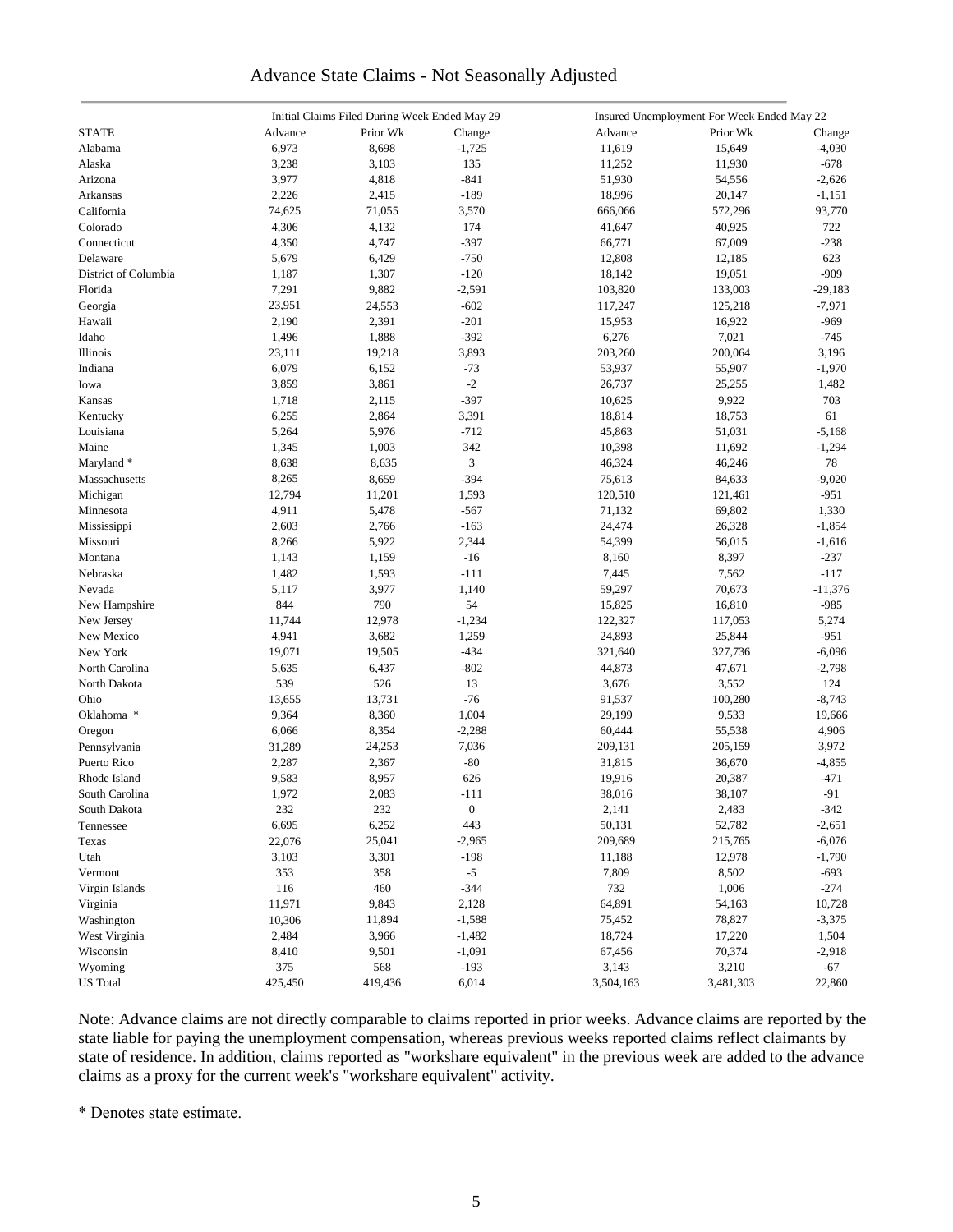# Seasonally Adjusted US Weekly UI Claims (in thousands)

|                              |                | Change<br>from   |                  |                | <b>Change</b><br>from |           |            |
|------------------------------|----------------|------------------|------------------|----------------|-----------------------|-----------|------------|
|                              | <b>Initial</b> | <b>Prior</b>     | 4-Week           | <b>Insured</b> | <b>Prior</b>          | 4-Week    |            |
| <b>Week Ending</b>           | <b>Claims</b>  | Week             | Average          | Unemployment   | Week                  | Average   | <b>IUR</b> |
| May 23, 2020                 | 1,887          | $-262$           | 2,283.75         | 19,396         | 215                   | 20,632.00 | 13.3       |
| May 30, 2020                 | 1,605          | $-282$           | 1,989.00         | 19,287         | $-109$                | 20,248.00 | 13.2       |
| June 6, 2020                 | 1,537          | $-68$            | 1,794.50         | 18,927         | $-360$                | 19,197.75 | 13.0       |
| June 13, 2020                | 1,472          | $-65$            | 1,625.25         | 17,993         | $-934$                | 18,900.75 | 12.4       |
| June 20, 2020                | 1,460          | $-12$            | 1,518.50         | 17,713         | $-280$                | 18,480.00 | 12.2       |
| June 27, 2020                | 1,436          | $-24$            | 1,476.25         | 16,780         | $-933$                | 17,853.25 | 11.5       |
| July 4, 2020                 | 1,398          | $-38$            | 1,441.50         | 17,413         | 633                   | 17,474.75 | 11.9       |
| July 11, 2020                | 1,479          | $81\,$           | 1,443.25         | 16,385         | $-1,028$              | 17,072.75 | 11.2       |
| July 18, 2020                | 1,398          | $-81$            | 1,427.75         | 16,913         | 528                   | 16,872.75 | 11.6       |
| July 25, 2020                | 1,262          | $-136$           | 1,384.25         | 15,964         | $-949$                | 16,668.75 | 10.9       |
| August 1, 2020               | 1,043          | $-219$           | 1,295.50         | 15,303         | $-661$                | 16,141.25 | 10.5       |
| <b>August 8, 2020</b>        | 883            | $-160$           | 1,146.50         | 14,217         | $-1,086$              | 15,599.25 | 9.7        |
| August 15, 2020              | 920            | 37               | 1,027.00         | 13,948         | $-269$                | 14,858.00 | 9.5        |
| August 22, 2020              | 872            | $-48$            | 929.50           | 13,246         | $-702$                | 14,178.50 | 9.1        |
| August 29, 2020              | 875            | 3                | 887.50           | 13,528         | 282                   | 13,734.75 | 9.3        |
|                              | 881            | $\sqrt{6}$       | 887.00           |                |                       | 13,369.25 | 8.7        |
| September 5, 2020            |                |                  |                  | 12,755         | $-773$                |           |            |
| September 12, 2020           | 860            | $-21$            | 872.00           | 12,706         | $-49$                 | 13,058.75 | 8.7        |
| September 19, 2020           | 860            | $\boldsymbol{0}$ | 869.00           | 11,381         | $-1,325$              | 12,592.50 | 7.8        |
| September 26, 2020           | 803            | $-57$            | 851.00           | 10,477         | $-904$                | 11,829.75 | 7.2        |
| October 3, 2020              | 782            | $-21$            | 826.25           | 9,259          | $-1,218$              | 10,955.75 | 6.3        |
| October 10, 2020             | 833            | 51               | 819.50           | 8,384          | $-875$                | 9,875.25  | 5.7        |
| October 17, 2020             | 798            | $-35$            | 804.00           | 7,699          | $-685$                | 8,954.75  | 5.3        |
| October 24, 2020             | 768            | $-30$            | 795.25           | 7,076          | $-623$                | 8,104.50  | 4.8        |
| October 31, 2020             | 765            | $-3$             | 791.00           | 6,724          | $-352$                | 7,470.75  | 4.6        |
| November 7, 2020             | 728            | $-37$            | 764.75           | 6,389          | $-335$                | 6,972.00  | 4.4        |
| November 14, 2020            | 732            | $\overline{4}$   | 748.25           | 6,138          | $-251$                | 6,581.75  | 4.2        |
| November 21, 2020            | 762            | 30               | 746.75           | 5,606          | $-532$                | 6,214.25  | 3.8        |
| November 28, 2020            | 719            | $-43$            | 735.25           | 5,829          | 223                   | 5,990.50  | 4.0        |
| December 5, 2020             | 853            | 134              | 766.50           | 5,614          | $-215$                | 5,796.75  | 3.8        |
| December 12, 2020            | 873            | 20               | 801.75           | 5,433          | $-181$                | 5,620.50  | 3.7        |
| December 19, 2020            | 803            | $-70$            | 812.00           | 5,311          | $-122$                | 5,546.75  | 3.6        |
| December 26, 2020            | 763            | $-40$            | 823.00           | 5,180          | $-131$                | 5,384.50  | 3.5        |
| January 2, 2021              | 781            | 18               | 805.00           | 5,240          | 60                    | 5,291.00  | 3.7        |
| January 9, 2021              | 904            | 123              | 812.75           | 5,061          | $-179$                | 5,198.00  | 3.6        |
| January 16, 2021             | 886            | $-18$            | 833.50           | 4,878          | $-183$                | 5,089.75  | 3.4        |
| January 23, 2021             | 836            | $-50$            | 851.75           | 4,791          | $-87$                 | 4,992.50  | 3.4        |
| January 30, 2021             | 837            | $\mathbf{1}$     | 865.75           | 4,655          | $-136$                | 4,846.25  | 3.3        |
| February 6, 2021             | 863            | 26               | 855.50           | 4,592          | $-63$                 | 4,729.00  | 3.2        |
| February 13, 2021            | 847            | $-16$            | 845.75           | 4,469          | $-123$                | 4,626.75  | 3.1        |
| February 20, 2021            | 747            | $-100$           | 823.50           | 4,383          | $-86$                 | 4,524.75  | 3.1        |
| February 27, 2021            | 761            | 14               | 804.50           | 4,157          | $-226$                | 4,400.25  | 2.9        |
| March 6, 2021                | 734            | $-27$            | 772.25           | 4,123          | $-34$                 | 4,283.00  | 2.9        |
| March 13, 2021               | 765            | 31               | 751.75           | 3,841          | $-282$                | 4,126.00  | 2.7        |
| March 20, 2021               | 658            | $-107$           | 729.50           | 3,753          | $-88$                 | 3,968.50  | 2.6        |
| March 27, 2021               | 729            | 71               | 721.50           | 3,717          | $-36$                 | 3,858.50  | 2.6        |
| April 3, 2021                | 742            | 13               | 723.50           | 3,708          | $-9$                  | 3,754.75  | 2.7        |
| April 10, 2021               | 586            | $-156$           | 678.75           | 3,652          | $-56$                 | 3,707.50  | 2.6        |
| April 17, 2021               | 566            | $-20$            | 655.75           | 3,653          | $\mathbf{1}$          | 3,682.50  | 2.6        |
| April 24, 2021               | 590            | 24               | 621.00           | 3,680          | 27                    | 3,673.25  | 2.6        |
| May 1, 2021                  | 507            | $-83$            | 562.25           | 3,640          | $-40$                 | 3,656.25  | 2.6        |
| May 8, 2021                  | 478            | $-29$            | 535.25           | 3,738          | 98                    | 3,677.75  | 2.7        |
|                              | 444            | $-34$            | 504.75           |                | $-136$                | 3,665.00  | 2.6        |
| May 15, 2021                 | 405            | $-39$            |                  | 3,602          | 169                   |           | 2.7        |
| May 22, 2021<br>May 29, 2021 | 385            | $-20$            | 458.50<br>428.00 | 3,771          |                       | 3,687.75  |            |
|                              |                |                  |                  |                |                       |           |            |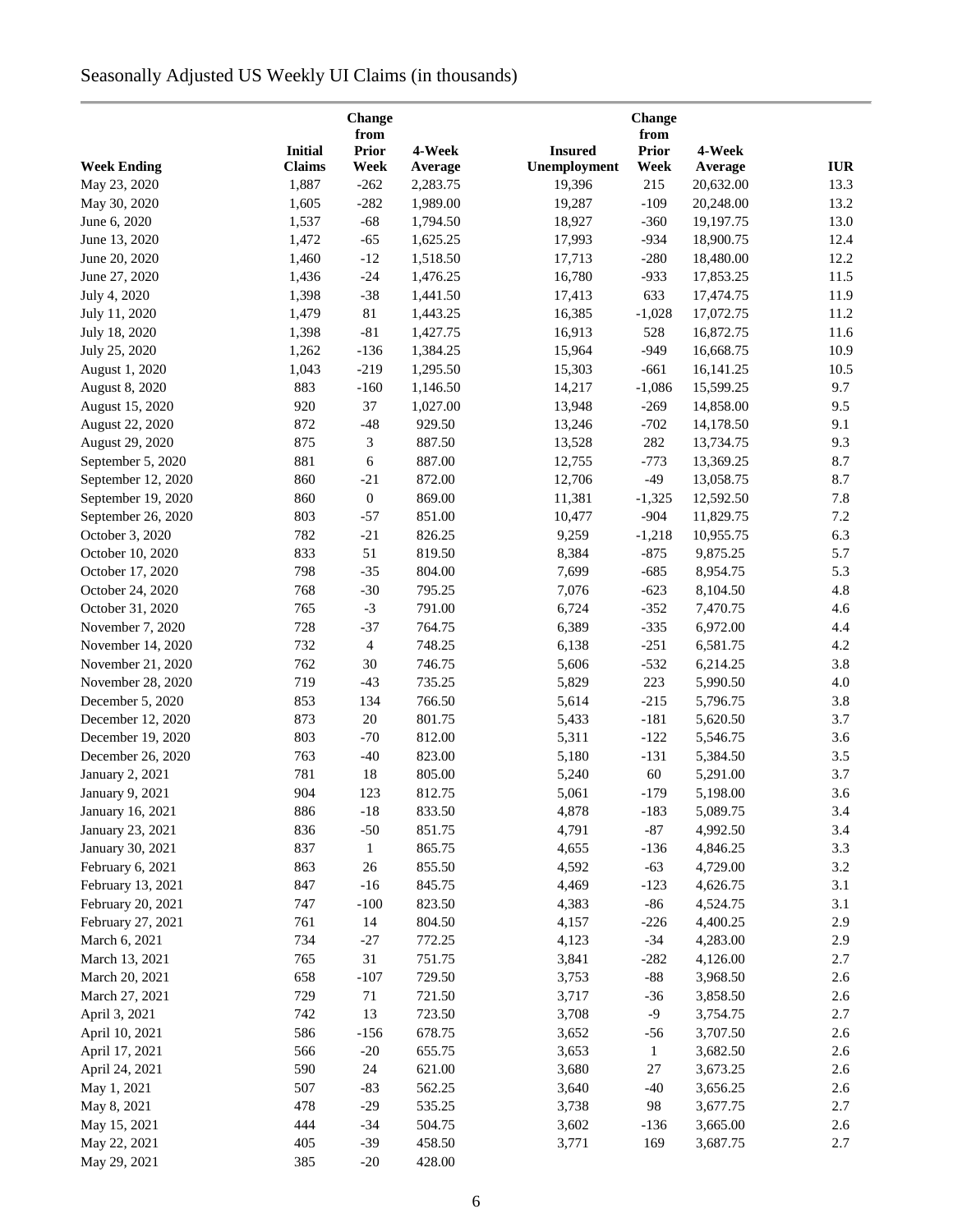|                           |                  |              | PUA Initial Claims Filed During Week Ended May 29 | PUA Continued Claims For Week Ended May 15 |                   |                |  |
|---------------------------|------------------|--------------|---------------------------------------------------|--------------------------------------------|-------------------|----------------|--|
| <b>STATE</b>              | Advance          | Prior Wk     | Change                                            | May 15                                     | May 8             | Change         |  |
| Alabama                   | $\boldsymbol{0}$ | 1,726        | $-1,726$                                          | 13,142                                     | 12,981            | 161            |  |
| Alaska                    | 164              | 332          | $-168$                                            | 7,690                                      | 8,261             | $-571$         |  |
| Arizona                   | 1,604            | 1,647        | $-43$                                             | 127,335                                    | 135,796           | $-8,461$       |  |
| Arkansas                  | 916              | 1,240        | $-324$                                            | 51,413                                     | 39,059            | 12,354         |  |
| California                | 14,869           | 13,886       | 983                                               | 1,187,861                                  | 1,146,188         | 41,673         |  |
| Colorado                  | 889              | 877          | 12                                                | 25,865                                     | 40,518            | $-14,653$      |  |
| Connecticut               | 239              | 303          | $-64$                                             | 35,709                                     | 35,720            | $-11$          |  |
| Delaware                  | 65               | 41           | 24                                                | 5,235                                      | 5,299             | $-64$          |  |
| District of Columbia      | 32               | 34           | $-2$                                              | 12,145                                     | 12,763            | $-618$         |  |
| Florida                   | 2,041            | 2,034        | $\boldsymbol{7}$                                  | $\boldsymbol{0}$                           | $\boldsymbol{0}$  | $\overline{0}$ |  |
| Georgia                   | 600              | 685          | $-85$                                             | 127,720                                    | 117,504           | 10,216         |  |
| Hawaii                    | 274              | 365          | $-91$                                             | 38,351                                     | 37,506            | 845            |  |
| Idaho                     | 40               | 37           | $\mathfrak{Z}$                                    | 3,869                                      | 3,940             | $-71$          |  |
| Illinois                  | 4,586            | 3,576        | 1,010                                             | 222,029                                    | 219,652           | 2,377          |  |
| Indiana                   | 2,183            | 2,550        | $-367$                                            | 113,995                                    | 114,087           | $-92$          |  |
| Iowa                      | 257              | 306          | $-49$                                             | 10,952                                     | 11,038            | $-86$          |  |
| Kansas                    | 248              | 259          | $-11$                                             | 10,670                                     | 11,153            | $-483$         |  |
| Kentucky                  | 981              | 1,197        | $-216$                                            | 14,921                                     | 14,500            | 421            |  |
| Louisiana                 | 1,331            | 1,227        | 104                                               | 100,908                                    | 104,888           | $-3,980$       |  |
| Maine                     | $87\,$           | 208          | $-121$                                            | 12,679                                     |                   | $-145$         |  |
|                           | 5,983            | 5,983        | $\boldsymbol{0}$                                  | 178,090                                    | 12,824<br>176,873 | 1,217          |  |
| Maryland<br>Massachusetts |                  |              | $-181$                                            |                                            |                   |                |  |
|                           | 883              | 1,064        |                                                   | 237,775                                    | 241,409           | $-3,634$       |  |
| Michigan                  | 1,767            | 1,953        | $-186$                                            | 293,155                                    | 503,466           | $-210,311$     |  |
| Minnesota                 | $\boldsymbol{0}$ | $\mathbf{1}$ | $^{\rm -1}$                                       | 37,041                                     | 37,410            | $-369$         |  |
| Mississippi               | 451              | 260          | 191                                               | 26,927                                     | 27,142            | $-215$         |  |
| Missouri                  | 506              | 673          | $-167$                                            | 47,289                                     | 36,695            | 10,594         |  |
| Montana                   | 139              | 152          | $-13$                                             | 11,688                                     | 12,659            | $-971$         |  |
| Nebraska                  | 36               | 46           | $-10$                                             | 2,640                                      | 2,675             | $-35$          |  |
| Nevada                    | 240              | 220          | 20                                                | 46,978                                     | 47,415            | $-437$         |  |
| New Hampshire             | 40               | 52           | $-12$                                             | 7,891                                      | 8,319             | $-428$         |  |
| New Jersey                | 800              | 5,165        | $-4,365$                                          | 312,560                                    | 309,558           | 3,002          |  |
| New Mexico                | 6,373            | 5,391        | 982                                               | 33,615                                     | 34,259            | $-644$         |  |
| New York                  | 1,682            | 1,787        | $-105$                                            | 1,046,908                                  | 1,063,881         | $-16,973$      |  |
| North Carolina            | 1,689            | 1,933        | $-244$                                            | 81,832                                     | 82,674            | $-842$         |  |
| North Dakota              | 129              | 67           | 62                                                | 2,909                                      | 3,004             | $-95$          |  |
| Ohio                      | 2,087            | 3,281        | $-1,194$                                          | 284,493                                    | 299,103           | $-14,610$      |  |
| Oklahoma                  | 1,897            | 12,263       | $-10,366$                                         | 23,175                                     | 20,801            | 2,374          |  |
| Oregon                    | 1,568            | 2,583        | $-1,015$                                          | 80,286                                     | 80,308            | $-22$          |  |
| Pennsylvania              | 5,700            | 5,719        | $-19$                                             | 500,320                                    | 504,721           | $-4,401$       |  |
| Puerto Rico               | 3,409            | 2,106        | 1,303                                             | 183,334                                    | 190,901           | $-7,567$       |  |
| Rhode Island              | 989              | 1,323        | $-334$                                            | 36,422                                     | 37,079            | $-657$         |  |
| South Carolina            | 616              | 656          | $-40$                                             | 43,493                                     | 45,802            | $-2,309$       |  |
| South Dakota              | 4                | 1            | 3                                                 | 254                                        | 297               | -43            |  |
| Tennessee                 | 1,414            | 1,172        | 242                                               | 53,526                                     | 55,264            | $-1,738$       |  |
| Texas                     | 1,856            | 2,291        | $-435$                                            | 413,945                                    | 334,765           | 79,180         |  |
| Utah                      | 167              | 244          | $-77$                                             | 1,628                                      | 1,706             | $-78$          |  |
| Vermont                   | $\boldsymbol{7}$ | $\tau$       | $\boldsymbol{0}$                                  | 6,819                                      | 8,480             | $-1,661$       |  |
| Virgin Islands            | $\tau$           | 14           | $-7$                                              | $\boldsymbol{0}$                           | $\boldsymbol{0}$  | $\overline{0}$ |  |
| Virginia                  | 1,141            | 1,022        | 119                                               | 109,341                                    | 111,824           | $-2,483$       |  |
| Washington                | 1,653            | 1,781        | $-128$                                            | 111,476                                    | 122,873           | $-11,397$      |  |
| West Virginia             | 596              | 706          | $-110$                                            | 7,806                                      | 8,078             | $-272$         |  |
| Wisconsin                 | 856              | 1,105        | $-249$                                            | 21,537                                     | 21,916            | $-379$         |  |
| Wyoming                   | $\boldsymbol{7}$ | 8            | $-1$                                              | 659                                        | 623               | 36             |  |
| <b>US</b> Total           | 76,098           | 93,559       | $-17,461$                                         | 6,368,301                                  | 6,515,657         | $-147,356$     |  |

### Pandemic Unemployment Assistance Claims - Not Seasonally Adjusted

Note: Information on the Pandemic Unemployment Assistance (PUA) program can be found in UIPL 16-20: PUA [Program information.](https://wdr.doleta.gov/directives/corr_doc.cfm?DOCN=4628) Backdated claims may be included in these figures.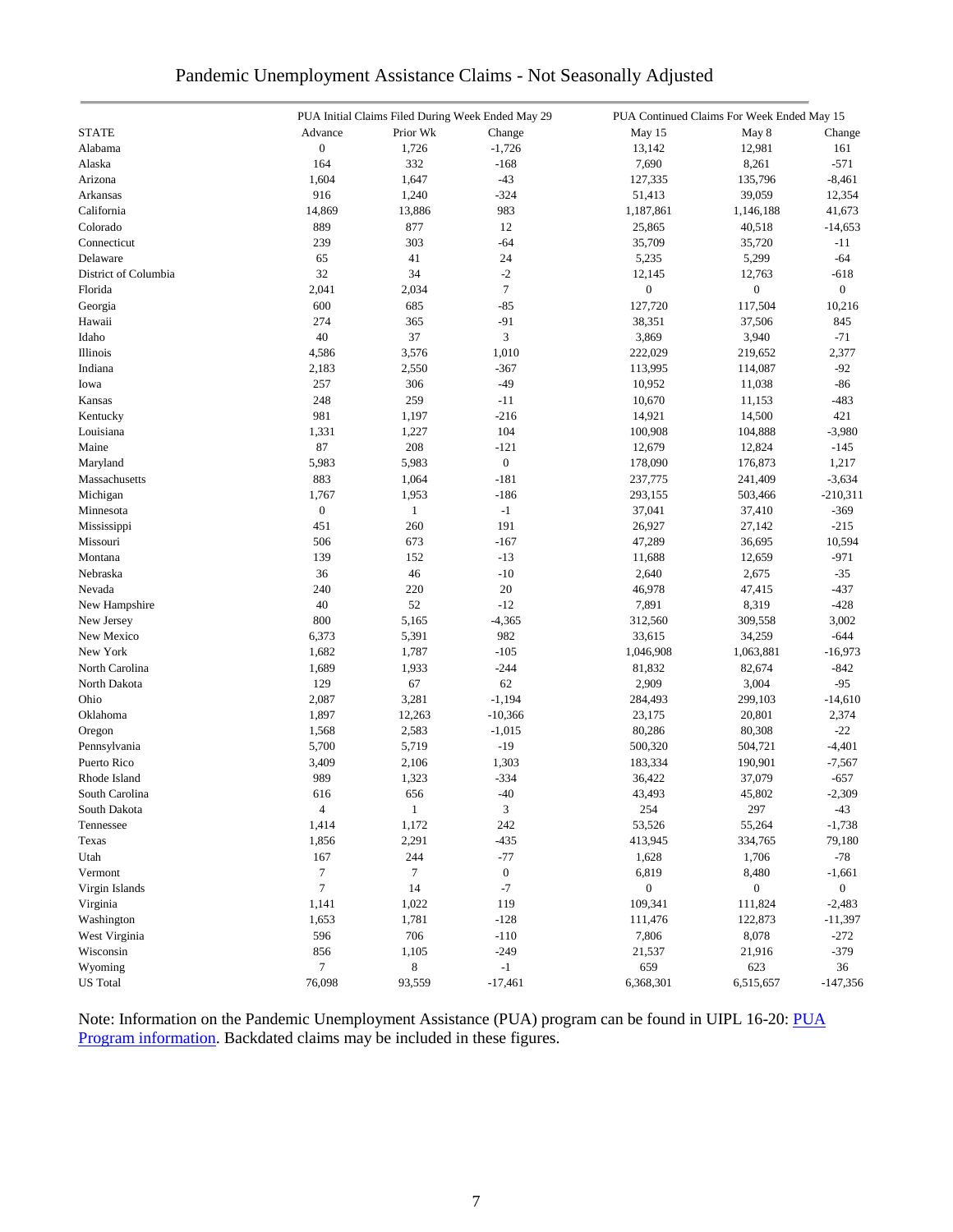## Pandemic Emergency Unemployment Compensation Continued Claims - Not Seasonally Adjusted

|                      |                  |                  | PEUC Claims Filed During Weeks Ended: |                  |              |
|----------------------|------------------|------------------|---------------------------------------|------------------|--------------|
| <b>STATE</b>         | May 15           | May 8            | Change                                | May 1            | April 24     |
| Alabama              | 44.802           | 50,920           | $-6,118$                              | 51,972           | 51,452       |
| Alaska               | 15,843           | 15,898           | $-55$                                 | 16,062           | 16,153       |
| Arizona              | 40,779           | 43,804           | $-3,025$                              | 46,041           | 51,736       |
| Arkansas             | 20,833           | 20,244           | 589                                   | 20,843           | 21,003       |
| California           | 929,115          | 992,469          | $-63,354$                             | 826,640          | 1,074,171    |
| Colorado             | 78,633           | 65,776           | 12,857                                | 66,881           | 67,171       |
| Connecticut          | 86,832           | 88,299           | $-1,467$                              | 87,885           | 88,028       |
| Delaware             | 14,247           | 14,449           | $-202$                                | 14,252           | 2,962        |
| District of Columbia | 4,459            | 4,872            | $-413$                                | 4,924            | 5,353        |
| Florida              | 0                | $\boldsymbol{0}$ | $\boldsymbol{0}$                      | $\boldsymbol{0}$ | 0            |
| Georgia              | $\boldsymbol{0}$ | $\boldsymbol{0}$ | $\boldsymbol{0}$                      | $\boldsymbol{0}$ | $\mathbf{0}$ |
| Hawaii               | 32,216           | 35,340           | $-3,124$                              | 32,796           | 34,639       |
| Idaho                | 5,268            | 5,450            | $-182$                                | 5,590            | 6,493        |
| Illinois             | 279,090          | 276,345          | 2,745                                 | 269,304          | 264,207      |
| Indiana              | 66,499           | 67,232           | $-733$                                | 67,408           | 67,277       |
| Iowa                 | 21,414           | 22,709           | $-1,295$                              | 22,112           | 24,367       |
| Kansas               | 14,074           | 13,707           | 367                                   | 13,175           | 9,364        |
| Kentucky             | 29,284           | 29,142           | 142                                   | 28,990           | 27,067       |
| Louisiana            | 68,465           | 70,694           | $-2,229$                              | 71,817           | 72,961       |
| Maine                | 16,379           | 16,840           | $-461$                                | 16,947           | 17,108       |
| Maryland             | 86,624           | 86,899           | $-275$                                | 86,089           | 86,570       |
| Massachusetts        | 226,991          | 226,989          | $\boldsymbol{2}$                      | 227,424          | 227,662      |
| Michigan             | 238,366          | 253,269          | $-14,903$                             | 236,244          | 259,966      |
| Minnesota            | 184,482          | 184,716          | $-234$                                | 184,869          | 181,599      |
| Mississippi          | 23,037           | 23,097           | $-60$                                 | 22,435           | 23,855       |
| Missouri             | 51,604           | 51,945           | $-341$                                | 51,545           | 53,585       |
| Montana              | 7,097            | 7,345            | $-248$                                | 7,661            | 7,677        |
| Nebraska             | 5,051            | 5,184            | $-133$                                | 4,973            | 5,367        |
| Nevada               | 98,496           | 95,243           | 3,253                                 | 95,292           | 96,614       |
| New Hampshire        | 6,089            | 6,358            | $-269$                                | 6,501            | 6,773        |
| New Jersey           | 234,702          | 241,020          | $-6,318$                              | 241,206          | 227,406      |
| New Mexico           | 38,376           | 38,868           | $-492$                                | 39,220           | 39,931       |
| New York             | 759,030          | 717,235          | 41,795                                | 670,088          | 665,144      |
| North Carolina       | 162,224          | 161,980          | 244                                   | 163,438          | 166,668      |
| North Dakota         | 3,466            | 3,755            | $-289$                                | 6,392            | 6,724        |
| Ohio                 | 121,135          | 121,738          | $-603$                                | 121,687          | 121,234      |
| Oklahoma             | 26,032           | 33,447           | $-7,415$                              | 34,807           | 35,497       |
| Oregon               | 82,276           | 83,603           | $-1,327$                              | 83,662           | 82,597       |
| Pennsylvania         | 282,265          | 298,976          | $-16,711$                             | 284,996          | 291,439      |
| Puerto Rico          | 49,142           | 42,502           | 6,640                                 | 50,235           | 123,238      |
| Rhode Island         | 17,522           | 17,933           | $-411$                                | 18,112           | 18,567       |
| South Carolina       | 68,098           | 68,728           | $-630$                                | 70,560           | 71,491       |
| South Dakota         | 1,291            | 1,353            | $-62$                                 | 1,147            | 1,277        |
| Tennessee            | 53,046           | 53,646           | $-600$                                | 54,433           | 55,969       |
| Texas                | 607,645          | 438,611          | 169,034                               | 618,319          | 441,882      |
| Utah                 | 10,784           | 11,484           | $-700$                                | 11,548           | 11,417       |
| Vermont              | 8,542            | 9,771            | $-1,229$                              | 10,589           | 10,849       |
| Virgin Islands       | 39               | 9                | 30                                    | 40               | 20           |
| Virginia             | 12,027           | 12,562           | $-535$                                | 13,689           | 14,497       |
| Washington           | 2,490            | 3,342            | $-852$                                | 7,592            | 2,255        |
| West Virginia        | 17,127           | 17,431           | $-304$                                | 17,247           | 17,637       |
| Wisconsin            | 35,678           | 33,923           | 1,755                                 | 31,663           | 29,640       |
| Wyoming              | 4,836            | 4,490            | 346                                   | 5,028            | 4,969        |
| <b>US</b> Total      | 5,293,842        | 5,191,642        | 102,200                               | 5,142,370        | 5,291,528    |
|                      |                  |                  |                                       |                  |              |

Note: Information on the Pandemic Emergency Unemployment Compensation (PEUC) program can be found in Unemployment Insurance Program Letter (UIPL) 17-20: [PEUC Program information](https://wdr.doleta.gov/directives/corr_doc.cfm?DOCN=8452)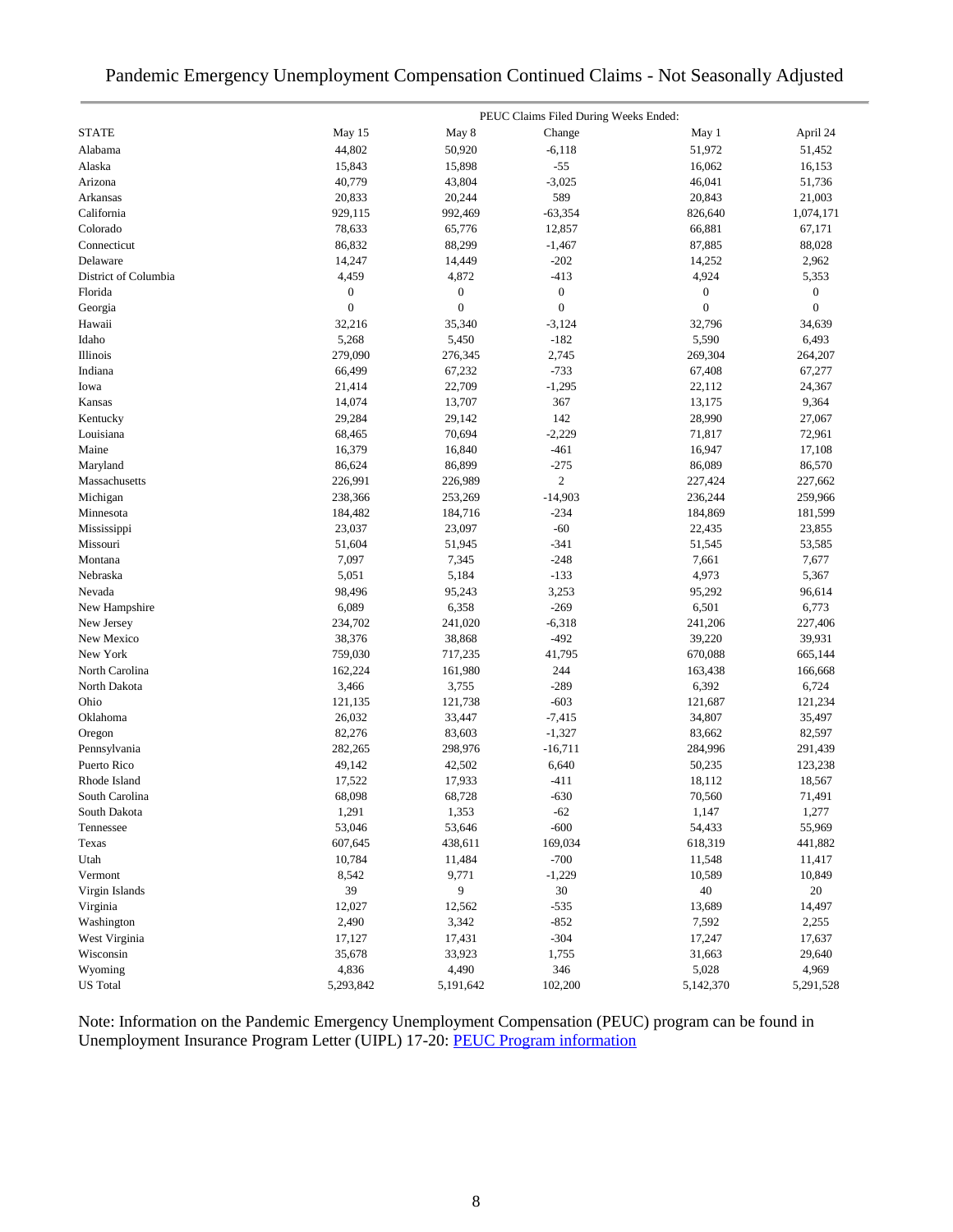|                      |                  | EB Claims Filed During Weeks Ended: |                  |
|----------------------|------------------|-------------------------------------|------------------|
| <b>STATE</b>         | May 15           | May 8                               | Change           |
| Alabama              | $\boldsymbol{0}$ | $\boldsymbol{0}$                    | $\boldsymbol{0}$ |
| Alaska               | 32               | 39                                  | $-7$             |
| Arizona              | 81               | 157                                 | $-76$            |
| Arkansas             | 23               | 14                                  | 9                |
| California           | 125,427          | 190,432                             | $-65,005$        |
| Colorado             | 19               | 20                                  | $-1$             |
| Connecticut          | 577              | 561                                 | 16               |
| Delaware             | $\overline{7}$   | 6                                   | $\mathbf{1}$     |
| District of Columbia | $\tau$           | 9                                   | $-2$             |
| Florida              | $\boldsymbol{0}$ | $\boldsymbol{0}$                    | $\boldsymbol{0}$ |
| Georgia              | $\boldsymbol{0}$ | $\boldsymbol{0}$                    | $\boldsymbol{0}$ |
| Hawaii               | $\tau$           | 6                                   | $\mathbf{1}$     |
| Idaho                | 3                | 7                                   | $-4$             |
| Illinois             | 3,860            | 5,257                               | $-1,397$         |
| Indiana              | 8                | 15                                  | $-7$             |
| Iowa                 | 18               | 20                                  | $-2$             |
| Kansas               | 600              | 583                                 | 17               |
| Kentucky             | $\boldsymbol{0}$ | $\boldsymbol{0}$                    | $\boldsymbol{0}$ |
| Louisiana            | 20               | 18                                  | $\mathfrak{2}$   |
| Maine                | $\overline{4}$   | 3                                   | $\mathbf{1}$     |
| Maryland             | 487              | 479                                 | 8                |
| Massachusetts        | 2,899            | 2,899                               | $\boldsymbol{0}$ |
| Michigan             | 191              | 283                                 | $-92$            |
| Minnesota            | $\boldsymbol{0}$ | 2                                   | $-2$             |
| Mississippi          | 195              | 197                                 | $-2$             |
| Missouri             | 58               | 60                                  | $-2$             |
| Montana              | $\overline{4}$   | 4                                   | $\boldsymbol{0}$ |
| Nebraska             | $\overline{c}$   | $\overline{c}$                      | $\boldsymbol{0}$ |
| Nevada               | 2,437            | 7,869                               | $-5,432$         |
| New Hampshire        | $\overline{4}$   | 5                                   | $-1$             |
| New Jersey           | 6,463            | 6,919                               | $-456$           |
| New Mexico           | 288              | 364                                 | $-76$            |
| New York             | 56,209           | 112,123                             | $-55,914$        |
| North Carolina       | 80               | 83                                  | $-3$             |
| North Dakota         | $\mathbf{1}$     | $\mathbf{1}$                        | $\boldsymbol{0}$ |
| Ohio                 | 10               | $\boldsymbol{0}$                    | 10               |
| Oklahoma             | $\boldsymbol{0}$ | $\boldsymbol{0}$                    | $\boldsymbol{0}$ |
| Oregon               | 136              | 149                                 | $-13$            |
| Pennsylvania         | 3,901            | 4,774                               | $-873$           |
| Puerto Rico          | 651              | 926                                 | $-275$           |
| Rhode Island         | 256              | 321                                 | $-65$            |
| South Carolina       | 36               | 34                                  | $\sqrt{2}$       |
| South Dakota         | $\boldsymbol{0}$ | $\boldsymbol{0}$                    | $\boldsymbol{0}$ |
| Tennessee            | 36               | 35                                  | $\mathbf{1}$     |
| Texas                | 7,298            | 6,976                               | 322              |
| Utah                 | $\boldsymbol{0}$ | $\boldsymbol{0}$                    | $\boldsymbol{0}$ |
| Vermont              | $\sqrt{5}$       | $\overline{c}$                      | $\overline{3}$   |
| Virgin Islands       | 14               | $\overline{4}$                      | 10               |
| Virginia             | 300              | 266                                 | 34               |
| Washington           | 32               | 18                                  | 14               |
| West Virginia        | $\,8\,$          | 13                                  | $-5$             |
| Wisconsin            | 419              | 458                                 | $-39$            |
| Wyoming              | $\boldsymbol{0}$ | $\overline{4}$                      | $-4$             |
| <b>US</b> Total      | 213,113          | 342,417                             | $-129,304$       |

Note: Information on the EB program can be found here: [EB Program information](https://oui.doleta.gov/unemploy/extenben.asp)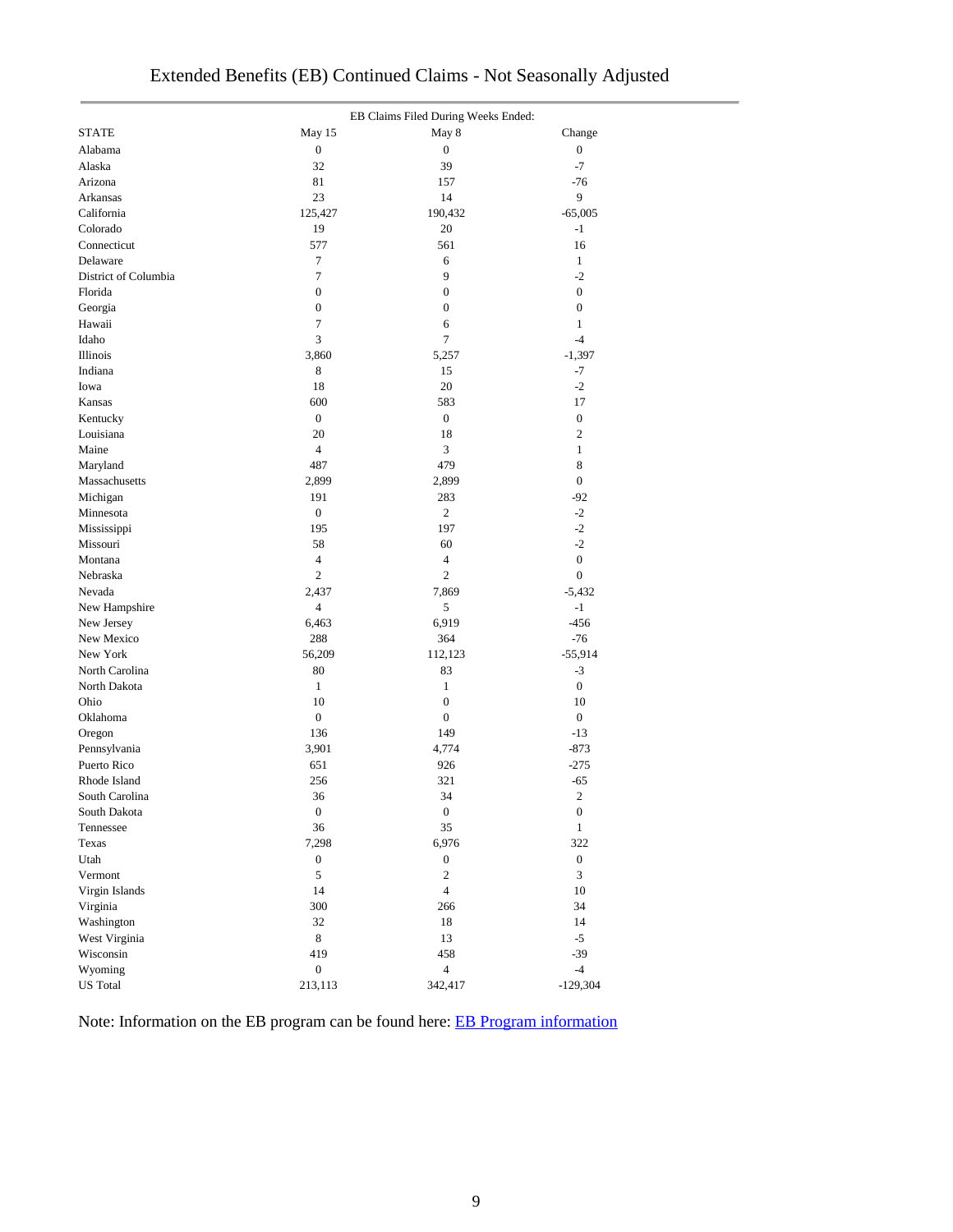#### INITIAL CLAIMS FILED DURING WEEK ENDED MAY 22

INSURED UNEMPLOYMENT FOR WEEK ENDED MAY 15

|                                |                |                  | <b>CHANGE FROM</b>         |                   |                  |                  |                   |              | <b>CHANGE FROM</b>                             |                                    |                  | <b>ALL PROGRAMS</b>                 |
|--------------------------------|----------------|------------------|----------------------------|-------------------|------------------|------------------|-------------------|--------------|------------------------------------------------|------------------------------------|------------------|-------------------------------------|
|                                |                | LAST             | <b>YEAR</b>                |                   |                  |                  |                   | LAST         | YEAR                                           |                                    |                  | <b>EXCLUDING</b><br><b>RAILROAD</b> |
| <b>STATE NAME</b>              | <b>STATE</b>   | <b>WEEK</b>      | AGO                        | UCFE <sup>1</sup> | UCX <sup>1</sup> | STATE            | $(\frac{9}{6})^2$ | WEEK         | AGO                                            | UCFE <sup>1</sup> UCX <sup>1</sup> |                  | <b>RETIREMENT</b>                   |
| Alabama                        | 8,698          | $-679$           | $-19,221$                  | 23                | 7                | 15,649           | 0.8               | $-1,741$     | $-174,556$                                     | 60                                 | 37               | 15,746                              |
| Alaska                         | 3,103          | 348              | $-5,049$                   | 9                 | $\mathbf{1}$     | 11,930           | 4.2               | $-473$       | $-36,070$                                      | 101                                | 19               | 12,050                              |
| Arizona                        | 4,818          | $-560$           | $-22,050$                  | 6                 | 4                | 54,556           | 1.9               | $-1,365$     | $-163,412$                                     | 139                                | 107              | 54,802                              |
| Arkansas                       | 2,415          | 44               | $-8,410$                   | 3                 | 4                | 20,147           | 1.7               | 594          | -99,896                                        | 99                                 | 34               | 20,280                              |
| California                     | 71,055         | 773              | $-132,207$                 | 177               | 78               | 572,296          | 3.5               | $-63,484$    | $-1,583,014$                                   | 1,962                              | 1,157            | 575,415                             |
| Colorado                       | 4,132          | $-12$            | $-11,587$                  | 3                 | 8                | 40,925           | 1.6               | $-17,537$    | $-224,574$                                     | 119                                | 92               | 41,136                              |
| Connecticut                    | 4,747          | 72               | $-11,856$                  | 13                | 8                | 67,009           | 4.3               | $-2,885$     | $-205,686$                                     | 282                                | 65               | 67,356                              |
| Delaware                       | 6,429          | 2,187            | 1,778                      | 3                 | 3                | 12,185           | 2.8               | 1,324        | $-38,595$                                      | 39                                 | 32               | 12,256                              |
| District of Columbia           | 1,307          | $-76$            | $-3,828$                   | 35                | $\mathbf{1}$     | 19,051           | 3.5               | $-327$       | $-51,052$                                      | 888                                | 9                | 19,948                              |
| Florida                        | 9,882          | $-4,679$         | $-165,529$                 | 25                | 27               | 133,003          | 1.6               | 4,169        | $-396,381$                                     | 395                                | 323              | 133,721                             |
| Georgia                        | 24,553         | $-888$           | $-140,946$                 | 26                | 13               | 125,218          | 2.9               | 4,975        | $-606,544$                                     | 500                                | 262              | 125,980                             |
| Hawaii                         | 2,391          | $-152$           | $-6,749$                   | $\overline{c}$    | 13               | 16,922           | 3.1               | 118          | $-111,164$                                     | 123                                | 76               | 17,121                              |
| Idaho                          | 1,888          | $-136$           | $-2,839$                   | 6                 | $\mathbf{1}$     | 7,021            | 1.0               | $-408$       | $-49,671$                                      | 27                                 | 17               | 7,065                               |
| Illinois                       | 19,218         | 1,688            | $-39,045$                  | 7                 | $\sqrt{2}$       | 200,064          | 3.6               | $-8,821$     | $-562,303$                                     | 744                                | 145              | 200,953                             |
| Indiana                        | 6,152          | $-805$           | $-19,371$                  | 9                 | 5                | 55,907           | 1.9               | $-1,782$     | $-197,629$                                     | 254                                | 83               | 56,244                              |
| Iowa                           | 3,861          | 279              | $-9,862$                   | 5                 | $\overline{4}$   | 25,255           | 1.7               | $-918$       | $-153,304$                                     | 77                                 | 17               | 25,349                              |
| Kansas                         | 2,115          | 242              | $-7,365$                   | $\mathbf{0}$      | $\overline{c}$   | 9,922            | 0.8               | 828          | $-82,872$                                      | 31                                 | 16               | 9,969                               |
| Kentucky                       | 2,864          | $-1,180$         | -51,159                    | $\overline{2}$    | 4                | 18,753           | 1.0               | $-6,037$     | $-227,051$                                     | 76                                 | 89               | 18,918                              |
| Louisiana                      | 5,976          | $-351$           | $-17,985$                  | 8                 | 3                | 51,031           | 2.9               | $-695$       | $-277,378$                                     | 96                                 | 17               | 51,144                              |
| Maine                          | 1,003          | $-221$           | $-15,664$                  | $\boldsymbol{0}$  | 3                | 11,692           | 2.0               | $-160$       | $-126,527$                                     | 26                                 | 9                | 11,727                              |
| Maryland                       | 8,635          | $-203$           | $-25,413$                  | 17                | $\mathbf{1}$     | 46,246           | 2.2               | 444          | $-209,067$                                     | 285                                | 95               | 46,626                              |
| Massachusetts                  | 8,659          | $-835$           | $-29,673$                  | 18                | 14               | 84,633           | 2.5               | $-2,496$     | $-509,882$                                     | 251                                | 115              | 84,999                              |
| Michigan                       | 11,201         | $-2,605$         | $-53,373$                  | $\overline{c}$    | $\mathfrak{2}$   | 121,461          | 3.0               | $-9,798$     | $-863,833$                                     | 147                                | 50               | 121,658                             |
| Minnesota                      | 5,478          | $-390$           | $-21,733$                  | 8                 | 3                | 69,802           | 2.6               | $-2,365$     | $-346,866$                                     | 154                                | 79               | 70,035                              |
| Mississippi                    | 2,766          | $-689$           | $-21,090$                  | $\overline{2}$    | $\overline{c}$   | 26,328           | 2.5               | $-750$       | $-157,822$                                     | 164                                | 20               | 26,512                              |
| Missouri                       | 5,922          | $-926$           | $-21,514$                  | $\tau$            | 3                | 56,015           | 2.1               | $-1,331$     | $-199,359$                                     | 107                                | 24               | 56,146                              |
| Montana                        | 1,159          | $-12$            | $-2,662$                   | $\overline{7}$    | 4                | 8,397            | 1.9               | $-541$       | $-41,520$                                      | 63                                 | 18               | 8,478                               |
| Nebraska                       | 1,593          | 187              | $-4,219$                   | 1                 | 4                | 7,562            | 0.8               | 134          | $-54,042$                                      | 14                                 | $\overline{4}$   | 7,580                               |
| Nevada                         | 3,977          | $-201$           | $-11,630$                  | 6                 | 4                | 70,673           | 5.5               | $-2,688$     | $-272,357$                                     | 130                                | 73               | 70,876                              |
| New Hampshire                  | 790            | 415              | $-6,476$                   | $\overline{4}$    | 1                | 16,810           | 2.7               | $-818$       | $-92,374$                                      | 41                                 | $\overline{c}$   | 16,853                              |
| New Jersey                     | 12,978         | $-5,290$         | $-21,432$                  | 33                | 13               | 117,053          | 3.1               | 4,188        | $-469,479$                                     | 339                                | 199              | 117,591                             |
| New Mexico                     | 3,682          | 286              | $-3,376$                   | $\boldsymbol{0}$  | $\mathbf{1}$     | 25,844           | 3.4               | $-854$       | $-82,870$                                      | 163                                | 52               | 26,059                              |
| New York                       | 19,505         | $-1,303$         | $-170,193$                 | 12                | 28               | 327,736          | 3.8               | $-13,468$    | $-1,680,727$                                   | 404                                | 359              | 328,499                             |
| North Carolina                 | 6,437          | $-700$           | $-37,765$                  | $\boldsymbol{2}$  | 11               | 47,671           | 1.1               | 15           | $-516,397$                                     | 159                                | 201              | 48,031                              |
| North Dakota                   | 526            | $-84$            | $-2,452$                   | $\overline{4}$    | $\boldsymbol{0}$ | 3,552            | 0.9               | $-270$       | $-27,548$                                      | 15                                 | $\overline{4}$   | 3,571                               |
| Ohio                           | 13,731         | $-3,844$         | $-28,844$                  | 7                 | 16               | 100,280          | 1.9               | $-6,944$     | $-525,501$                                     | 154                                | 145              | 100,579                             |
| Oklahoma                       | 8,360          | $-284$           | $-35,354$                  | 38                | $\,$ 8 $\,$      | 9,533            | 0.6               | $-10,726$    | $-129,663$                                     | 100                                | 77               | 9,710                               |
| Oregon                         | 8,354          | $-881$           | $-20,098$                  | 35                | 14               | 55,538           | 3.0               | $-2,949$     | $-237,543$                                     | 303                                | 125              | 55,966                              |
| Pennsylvania<br>Puerto Rico    | 24,253         | 1,347<br>343     | $-31,121$                  | 97<br>5           | 24<br>3          | 205,159          | 3.8               | $-3,942$     | $-702,093$                                     | 1,081                              | 303<br>42        | 206,543                             |
|                                | 2,367<br>8,957 | 644              | -11,154<br>6,020           | $\overline{4}$    | 1                | 36,670<br>20,387 | 4.5<br>4.6        | 1,042<br>398 | $-157,602$<br>$-67,579$                        | 265<br>55                          | 38               | 36,977<br>20,480                    |
| Rhode Island<br>South Carolina | 2,083          | $-505$           | $-23,297$                  | $\overline{4}$    | 8                | 38,107           | 1.9               | -69          | $-203,686$                                     | 54                                 | 76               | 38,237                              |
| South Dakota                   | 232            | $-177$           | $-3,239$                   | $\overline{4}$    | 1                | 2,483            | 0.6               | $-40$        | $-19,971$                                      | 54                                 | $\boldsymbol{2}$ | 2,539                               |
| Tennessee                      | 6,252          | $-1,469$         | $-19,187$                  | 15                | 5                | 52,782           | 1.6               | $-525$       | $-274,986$                                     | 79                                 | 19               | 52,880                              |
| Texas                          | 25,041         | $-2,527$         | $-102,676$                 | 83                | 96               | 215,765          | 1.8               | $-13,021$    | $-1,056,792$                                   | 638                                | 1,322            | 217,725                             |
| Utah                           | 3,301          | 259              | $-2,104$                   | 22                | 5                | 12,978           | 0.9               | $-164$       | $-69,076$                                      | 53                                 | 22               | 13,053                              |
| Vermont                        | 358            | $\boldsymbol{0}$ | $-1,194$                   | $\mathbf{0}$      | $\boldsymbol{0}$ | 8,502            | 3.0               | $-1,675$     | $-41,783$                                      | 8                                  | $\boldsymbol{0}$ | 8,510                               |
| Virgin Islands                 | 460            | 252              | 413                        | $\boldsymbol{0}$  | $\boldsymbol{0}$ | 1,006            | 2.8               | 166          | $-3,528$                                       | $\boldsymbol{0}$                   | $\boldsymbol{0}$ | 1,006                               |
| Virginia                       | 9,843          | $-799$           | $-29,399$                  | 8                 | 15               | 54,163           | 1.5               | $-6,250$     | $-348,763$                                     | 273                                | 265              | 54,701                              |
| Washington                     | 11,894         | $-8,020$         | $-37,542$                  | 18                | 15               | 78,827           | 2.4               | $-15,065$    | $-514,460$                                     | 279                                | 575              | 79,681                              |
| West Virginia                  | 3,966          | $-2,563$         | $-938$                     | $\mathbf{0}$      | $\boldsymbol{0}$ | 17,220           | 2.7               | $-1,074$     | $-75,866$                                      | 132                                | $27\,$           | 17,379                              |
| Wisconsin                      | 9,501          | $-379$           | $-19,466$                  | 13                | 8                | 70,374           | 2.2               | $-3,783$     | -221,303                                       | 197                                | 57               | 70,628                              |
| Wyoming                        | 568            | $-108$           | $-2,232$                   | 2                 | $\boldsymbol{0}$ | 3,210            | 1.3               | $-197$       | $-14,421$                                      | 28                                 | $\boldsymbol{2}$ | 3,240                               |
| Totals                         |                |                  | 419,436 -35,167 -1,483,357 | 840               | 501              |                  |                   |              | 3,481,303 2.5 -190,041 15,556,438 12,227 6,998 |                                    |                  | 3,500,528                           |
|                                |                |                  |                            |                   |                  |                  |                   |              |                                                |                                    |                  |                                     |

Figures appearing in columns showing over-the-week changes reflect all revisions in data for prior week submitted by state agencies.

1. The Unemployment Compensation program for Federal Employees (UCFE) and the Unemployment Compensation for Ex-servicemembers (UCX) exclude claims filed jointly under other programs to avoid duplication.

2. Rate is not seasonally adjusted. The source of U.S. total covered employment is BLS.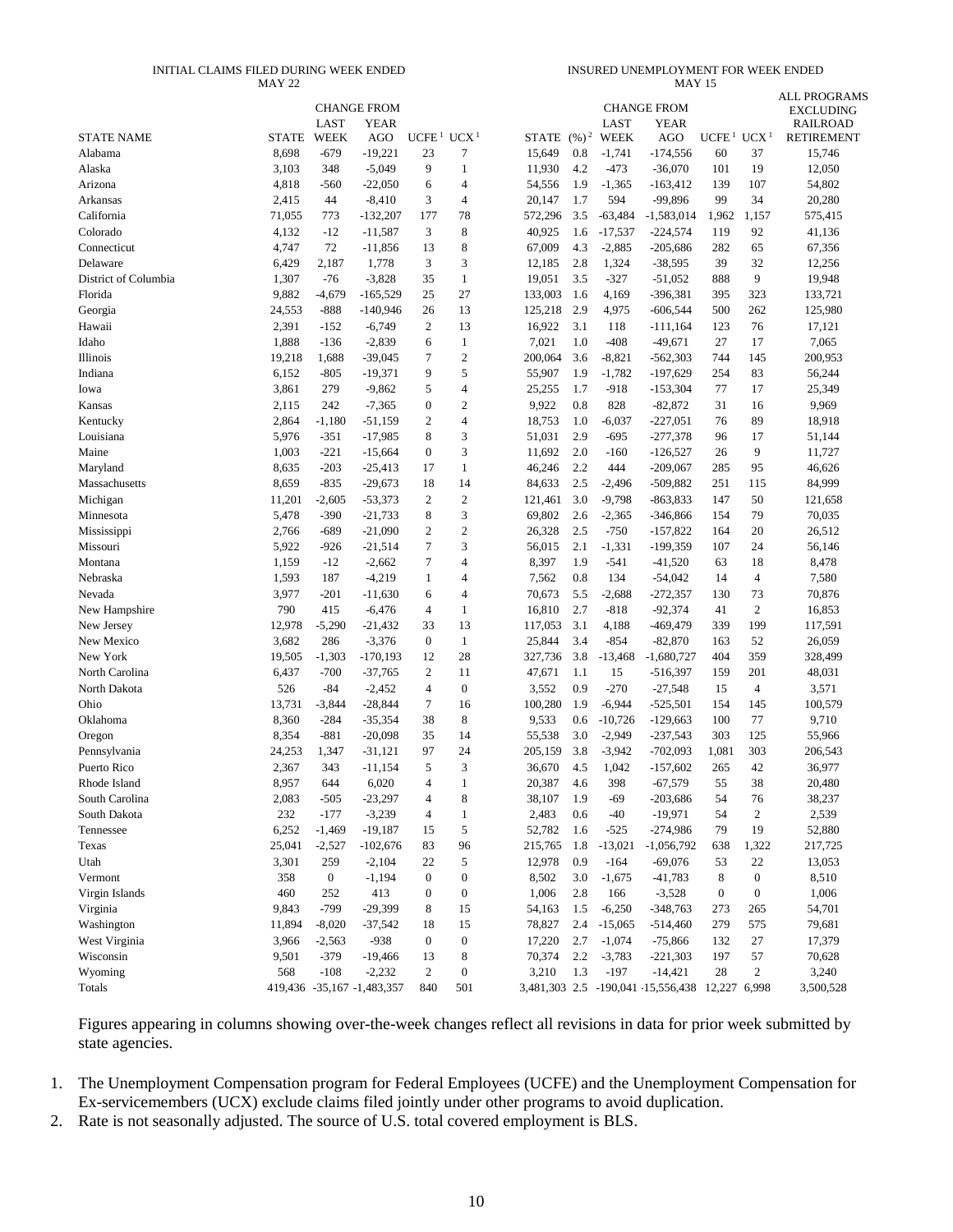### **UNADJUSTED INITIAL CLAIMS FOR WEEK ENDED MAY 22, 2021**

### STATES WITH AN INCREASE OF MORE THAN 1,000

i.

| <b>State</b> | <b>Change</b> | <b>State Supplied Comment</b>                                                                                                                                       |
|--------------|---------------|---------------------------------------------------------------------------------------------------------------------------------------------------------------------|
| DE           | $+2.187$      | No comment.                                                                                                                                                         |
| IL           | $+1.688$      | Layoffs in the other services, wholesale trade, retail trade, and health care and social assistance<br>industries.                                                  |
| <b>PA</b>    | $+1.347$      | Layoffs in the professional, scientific and technical services, accommodation and food<br>services, retail trade, and health care and social assistance industries. |

### STATES WITH A DECREASE OF MORE THAN 1,000

| <b>State</b> | <b>Change</b> | <b>State Supplied Comment</b>                                                                      |
|--------------|---------------|----------------------------------------------------------------------------------------------------|
| <b>WA</b>    | $-8.020$      | No comment.                                                                                        |
| NJ           | $-5.290$      | No comment.                                                                                        |
| FL           | $-4.679$      | No comment.                                                                                        |
| <b>OH</b>    | $-3.844$      | No comment.                                                                                        |
| MI           | $-2.605$      | No comment.                                                                                        |
| WV           | $-2.563$      | No comment.                                                                                        |
| TX           | $-2.527$      | No comment.                                                                                        |
| TN           | $-1.469$      | No comment.                                                                                        |
| NY           | $-1,303$      | Fewer layoffs in the construction, health care and social assistance, and retail trade industries. |
| <b>KY</b>    | $-1.180$      | No comment.                                                                                        |